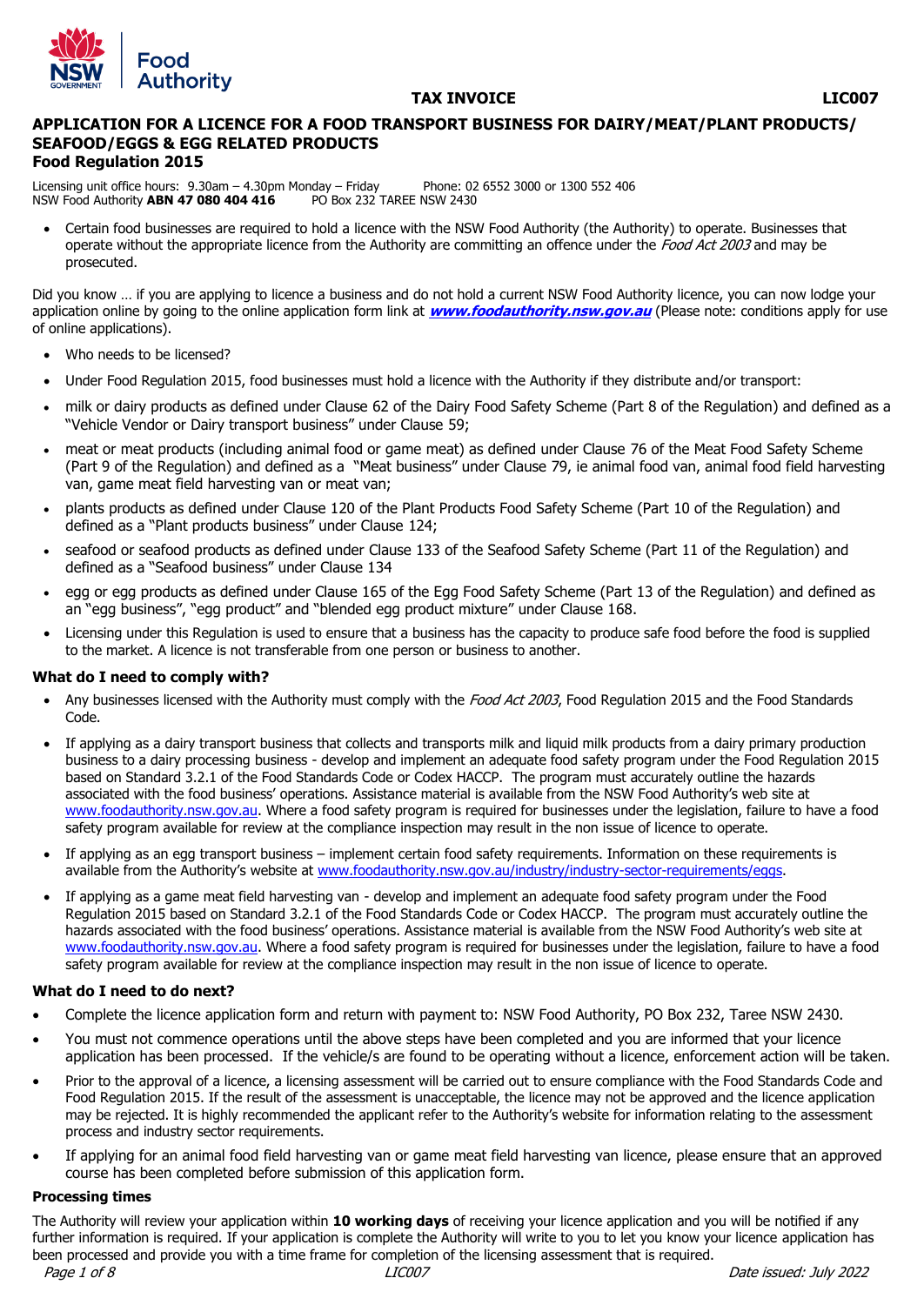### **IMPORTANT NOTES**

- If licensing more than five vehicles, please provide details on a separate page and attach it to this form or photocopy page 7 of this application for the required number of vehicles. If more than one application form is submitted at the same time only one application fee will be required.
- Please ensure that each page of the application is completed (where applicable) and checked before it is returned as failure to provide all information or signature(s) will result in delays in processing and issuing of the Licence.
- For more information or assistance please contact the Authority's Licensing Unit on 02 6552 3000 or go to the Authority's website at [www.foodauthority.nsw.gov.au/industry/food-standards-and-requirements/licensing.](http://www.foodauthority.nsw.gov.au/industry/food-standards-and-requirements/licensing)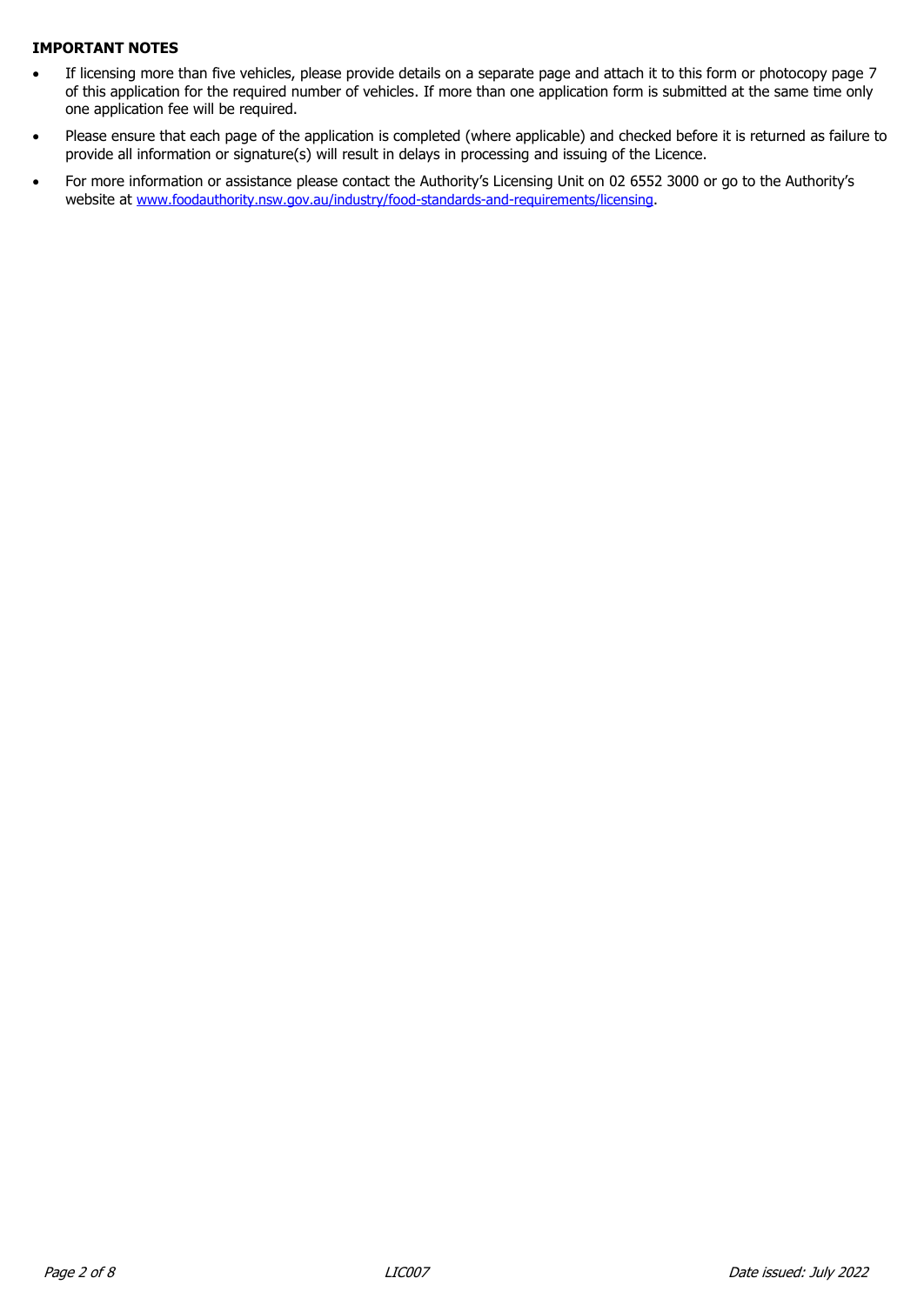## **APPLICANT DETAILS**

- **Complete Section A(i) for sole trader/ partnership details**
- **Complete Section A(ii) for company/ trust/ association details**

| SECTION A (i): SOLE TRADER/ PARTNERSHIP BUSINESS STRUCTURE (please tick appropriate box)<br><b>Sole Trader</b><br>Partnership |                                                                                                                                                                                                                                |                |           |             |  |    |  |                                                                      |              |                  |           |                 |  |  |
|-------------------------------------------------------------------------------------------------------------------------------|--------------------------------------------------------------------------------------------------------------------------------------------------------------------------------------------------------------------------------|----------------|-----------|-------------|--|----|--|----------------------------------------------------------------------|--------------|------------------|-----------|-----------------|--|--|
|                                                                                                                               | <b>LAST NAME</b>                                                                                                                                                                                                               |                |           |             |  |    |  | <b>FIRST NAME</b>                                                    |              |                  |           |                 |  |  |
|                                                                                                                               | <b>LAST NAME</b>                                                                                                                                                                                                               |                |           |             |  |    |  | <b>FIRST NAME</b>                                                    |              |                  |           |                 |  |  |
|                                                                                                                               | <b>LAST NAME</b>                                                                                                                                                                                                               |                |           |             |  |    |  | <b>FIRST NAME</b>                                                    |              |                  |           |                 |  |  |
|                                                                                                                               | <b>LAST NAME</b>                                                                                                                                                                                                               |                |           |             |  |    |  | <b>FIRST NAME</b>                                                    |              |                  |           |                 |  |  |
|                                                                                                                               | <b>TRADING NAME (if applicable):</b> If operating under a trading name, please provide<br>copy of Business Name Certificate issued either by Fair Trading NSW (if before<br>28/5/2012) or ASIC (if registered after 28/5/2012) |                |           |             |  |    |  |                                                                      |              |                  |           |                 |  |  |
| <b>ABN</b>                                                                                                                    |                                                                                                                                                                                                                                |                |           |             |  |    |  |                                                                      |              |                  |           |                 |  |  |
|                                                                                                                               | <b>POSTAL ADDRESS</b>                                                                                                                                                                                                          |                |           |             |  |    |  |                                                                      |              |                  |           |                 |  |  |
|                                                                                                                               | <b>SUBURB/TOWN</b>                                                                                                                                                                                                             |                |           |             |  |    |  | <b>STATE</b>                                                         |              |                  |           | <b>POSTCODE</b> |  |  |
| <b>PHONE</b>                                                                                                                  |                                                                                                                                                                                                                                | $\overline{C}$ | $\lambda$ |             |  |    |  | <b>FAX</b>                                                           |              | $\overline{(\ }$ | $\lambda$ |                 |  |  |
| <b>MOBILE</b>                                                                                                                 |                                                                                                                                                                                                                                |                |           |             |  |    |  | <b>EMAIL</b>                                                         |              |                  |           |                 |  |  |
|                                                                                                                               | AUTHORISED CONTACT DETAILS (if different to information provided above eg Manager, QA, Admin, etc)                                                                                                                             |                |           |             |  |    |  |                                                                      |              |                  |           |                 |  |  |
|                                                                                                                               | Mr                                                                                                                                                                                                                             | <b>Mrs</b>     |           | <b>Miss</b> |  | Dr |  | <b>Professor</b>                                                     |              | <b>Other</b>     |           |                 |  |  |
| <b>NAME</b>                                                                                                                   |                                                                                                                                                                                                                                |                |           |             |  |    |  |                                                                      |              |                  |           |                 |  |  |
| <b>POSITION</b>                                                                                                               |                                                                                                                                                                                                                                |                |           |             |  |    |  |                                                                      |              |                  |           |                 |  |  |
| <b>PHONE</b>                                                                                                                  |                                                                                                                                                                                                                                |                |           |             |  |    |  |                                                                      | <b>FAX</b>   |                  |           |                 |  |  |
| <b>MOBILE</b>                                                                                                                 |                                                                                                                                                                                                                                |                |           |             |  |    |  |                                                                      | <b>EMAIL</b> |                  |           |                 |  |  |
|                                                                                                                               | DO YOU HAVE AN EXISTING NSW FOOD AUTHORITY LICENCE?                                                                                                                                                                            |                |           |             |  |    |  |                                                                      |              |                  |           |                 |  |  |
|                                                                                                                               | <b>NO</b>                                                                                                                                                                                                                      |                |           |             |  |    |  | <b>YES</b> – please give details (eg Licence number or customer no.) |              |                  |           |                 |  |  |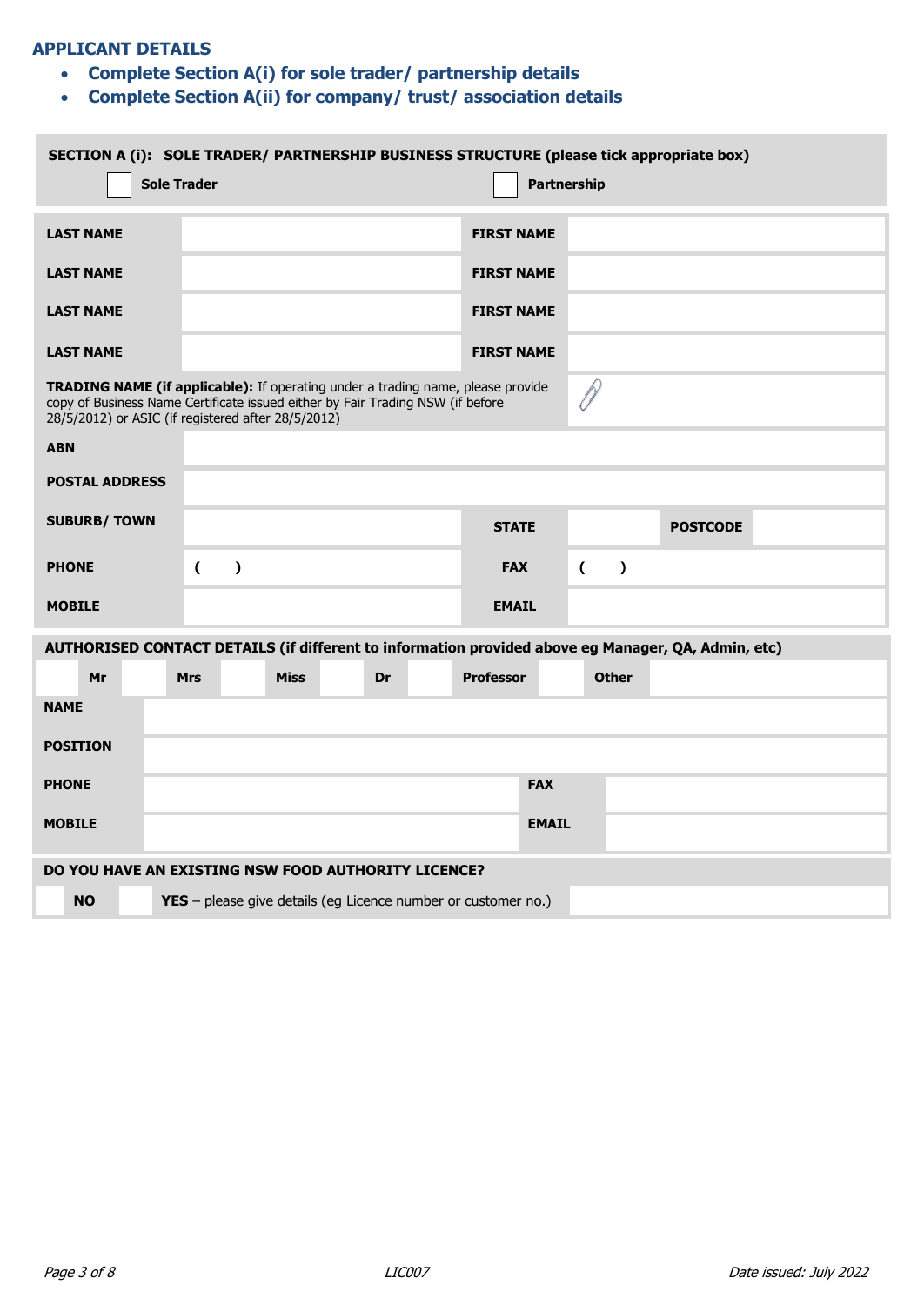|                                                                                                                                                                                                                         | <b>Company</b>                                                                                                                                            | <b>Trust</b> | <b>Association</b>                                        | <b>Other</b>                                                                                                 |                | SECTION A (ii): COMPANY/ TRUST/ ASSOCIATION BUSINESS STRUCTURE (please tick appropriate box)                                                |  |  |
|-------------------------------------------------------------------------------------------------------------------------------------------------------------------------------------------------------------------------|-----------------------------------------------------------------------------------------------------------------------------------------------------------|--------------|-----------------------------------------------------------|--------------------------------------------------------------------------------------------------------------|----------------|---------------------------------------------------------------------------------------------------------------------------------------------|--|--|
|                                                                                                                                                                                                                         |                                                                                                                                                           |              |                                                           |                                                                                                              |                |                                                                                                                                             |  |  |
|                                                                                                                                                                                                                         | <b>COMPANY NAME(if applicable)</b> If a company, please<br>provide a copy of full ASIC Company Statement (showing<br>names of public officers/ directors) |              |                                                           |                                                                                                              |                |                                                                                                                                             |  |  |
|                                                                                                                                                                                                                         |                                                                                                                                                           |              | <b>ACN</b>                                                |                                                                                                              |                |                                                                                                                                             |  |  |
| <b>CONSENT TO CONDUCT COMPANY SEARCH ON BEHALF OF APPLICANT/S</b><br>Authority, to conduct a company search on their behalf.                                                                                            |                                                                                                                                                           |              |                                                           |                                                                                                              |                | If it is not possible for supporting documents to be provided during the application process, an applicant may give consent to the NSW Food |  |  |
| Failure to supply supporting documents may result in delays in processing applications and issuing of the licence.                                                                                                      |                                                                                                                                                           |              |                                                           |                                                                                                              |                |                                                                                                                                             |  |  |
|                                                                                                                                                                                                                         |                                                                                                                                                           |              | representative to conduct a company search on our behalf. |                                                                                                              |                | I/We, the applicant/s conducting the food business for which this form is being submitted, give consent for a NSW Food Authority            |  |  |
|                                                                                                                                                                                                                         |                                                                                                                                                           |              |                                                           | I/We agree to pay the fees applicable to this service, as per the fee schedule enclosed in this application. |                |                                                                                                                                             |  |  |
| <b>TRUST NAME (if applicable):</b> If a trust, please provide name(s) of<br>nominated person(s) to receive correspondence                                                                                               |                                                                                                                                                           |              |                                                           |                                                                                                              |                |                                                                                                                                             |  |  |
|                                                                                                                                                                                                                         | ASSOCIATION NAME (if applicable): If an association, please<br>provide a copy of the Certificate of Incorporation.                                        |              |                                                           |                                                                                                              |                |                                                                                                                                             |  |  |
| <b>ABN</b>                                                                                                                                                                                                              |                                                                                                                                                           |              |                                                           |                                                                                                              |                |                                                                                                                                             |  |  |
| TRADING NAME (if applicable): If operating under a trading name,<br>please provide copy of Business Name Certificate issued either by Fair<br>Trading NSW (if before 28/5/2012) or ASIC (if registered after 28/5/2012) |                                                                                                                                                           |              |                                                           |                                                                                                              |                |                                                                                                                                             |  |  |
| <b>POSTAL</b><br><b>ADDRESS</b>                                                                                                                                                                                         |                                                                                                                                                           |              |                                                           |                                                                                                              |                |                                                                                                                                             |  |  |
| <b>SUBURB/TOWN</b>                                                                                                                                                                                                      |                                                                                                                                                           |              |                                                           | <b>STATE</b>                                                                                                 |                | <b>POSTCODE</b>                                                                                                                             |  |  |
| <b>PHONE</b>                                                                                                                                                                                                            | $\lambda$<br>€                                                                                                                                            |              |                                                           | <b>FAX</b>                                                                                                   | (<br>$\lambda$ |                                                                                                                                             |  |  |
| <b>MOBILE</b>                                                                                                                                                                                                           |                                                                                                                                                           |              |                                                           | <b>EMAIL</b>                                                                                                 |                |                                                                                                                                             |  |  |
| <b>AUTHORISED CONTACT DETAILS</b>                                                                                                                                                                                       |                                                                                                                                                           |              |                                                           |                                                                                                              |                |                                                                                                                                             |  |  |
| Mr                                                                                                                                                                                                                      | <b>Mrs</b>                                                                                                                                                | <b>Miss</b>  | Dr                                                        | <b>Professor</b>                                                                                             | <b>Other</b>   |                                                                                                                                             |  |  |
| <b>NAME</b>                                                                                                                                                                                                             |                                                                                                                                                           |              |                                                           |                                                                                                              |                |                                                                                                                                             |  |  |
| <b>POSITION</b>                                                                                                                                                                                                         |                                                                                                                                                           |              |                                                           |                                                                                                              |                |                                                                                                                                             |  |  |
| <b>PHONE</b>                                                                                                                                                                                                            |                                                                                                                                                           |              |                                                           |                                                                                                              | <b>FAX</b>     |                                                                                                                                             |  |  |
| <b>MOBILE</b>                                                                                                                                                                                                           |                                                                                                                                                           |              |                                                           |                                                                                                              | <b>EMAIL</b>   |                                                                                                                                             |  |  |
| DO YOU HAVE AN EXISTING NSW FOOD AUTHORITY LICENCE?                                                                                                                                                                     |                                                                                                                                                           |              |                                                           |                                                                                                              |                |                                                                                                                                             |  |  |
| <b>NO</b><br>YES - please give details (eg Licence number or customer no.)                                                                                                                                              |                                                                                                                                                           |              |                                                           |                                                                                                              |                |                                                                                                                                             |  |  |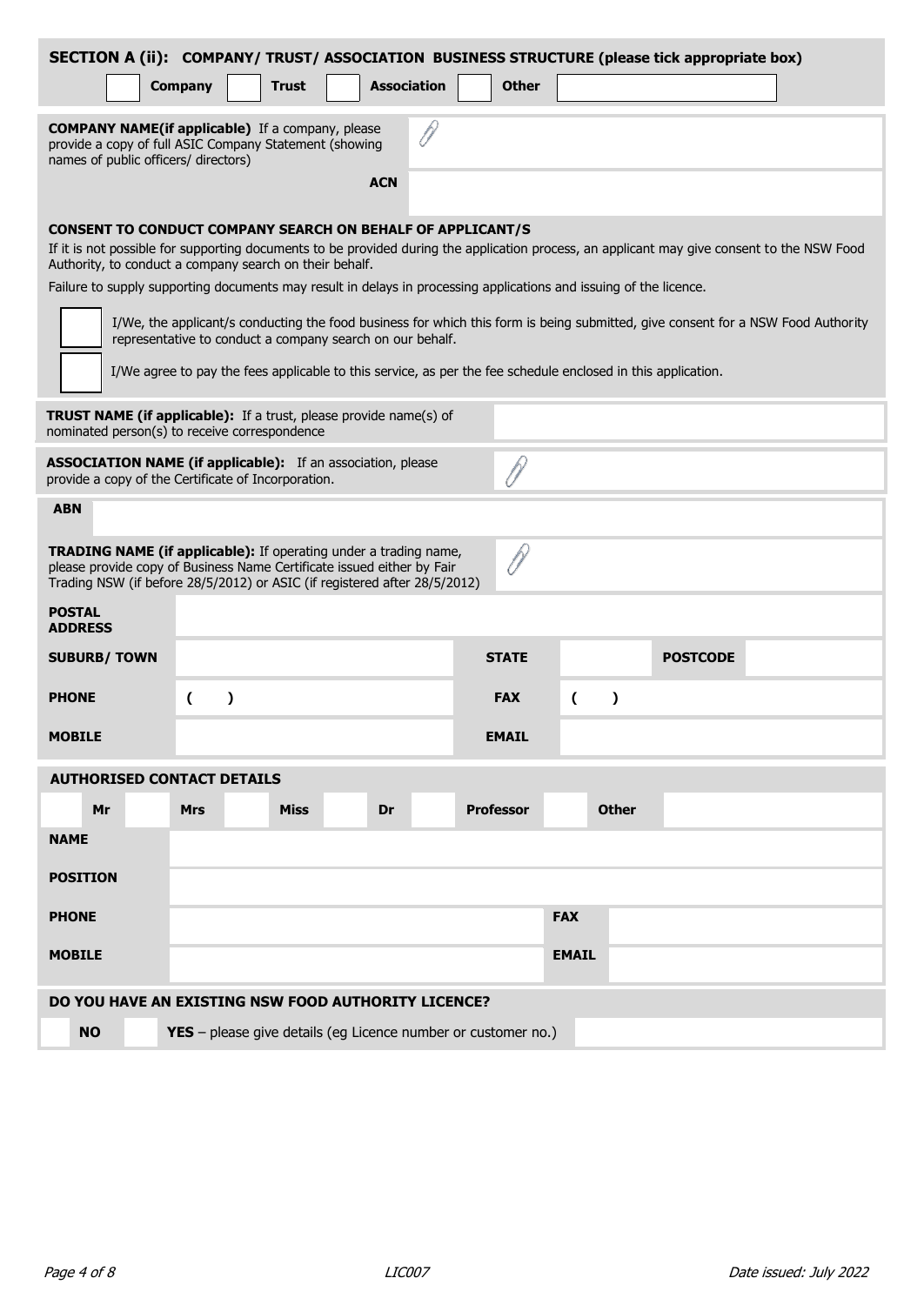# **Is the business under this application being taken over from an existing licence holder?**

**NO** – Please proceed to communication section below.

**YES** – If possible, please arrange for the previous owner to complete the 'Consent of Present Licensee' section below:

## **CONSENT OF PRESENT LICENSEE(S) (if applicable)**

- I/we hereby certify that I am authorised to submit this form on behalf of this business.
- If a company, show capacity of person signing

I/We, the current licensee(s), will/will not continue to conduct a food business using the premises and agree/do not agree to the cancellation of

the licence for the premises. My/Our licence number is

| <b>SIGNATURE(S)</b> | $\overline{ }$<br>$\lambda$ | <b>DATE</b> |  |
|---------------------|-----------------------------|-------------|--|
|---------------------|-----------------------------|-------------|--|

## **COMMUNICATION**

| Do you wish to receive the NSW Food Authority 'Foodwise' newsletter for licensees? |
|------------------------------------------------------------------------------------|
| $NO - I$ do not wish to receive the 'Foodwise' newsletter                          |
| YES – Please send to the email address indicated above                             |
| YES – Please send to the postal address indicated above                            |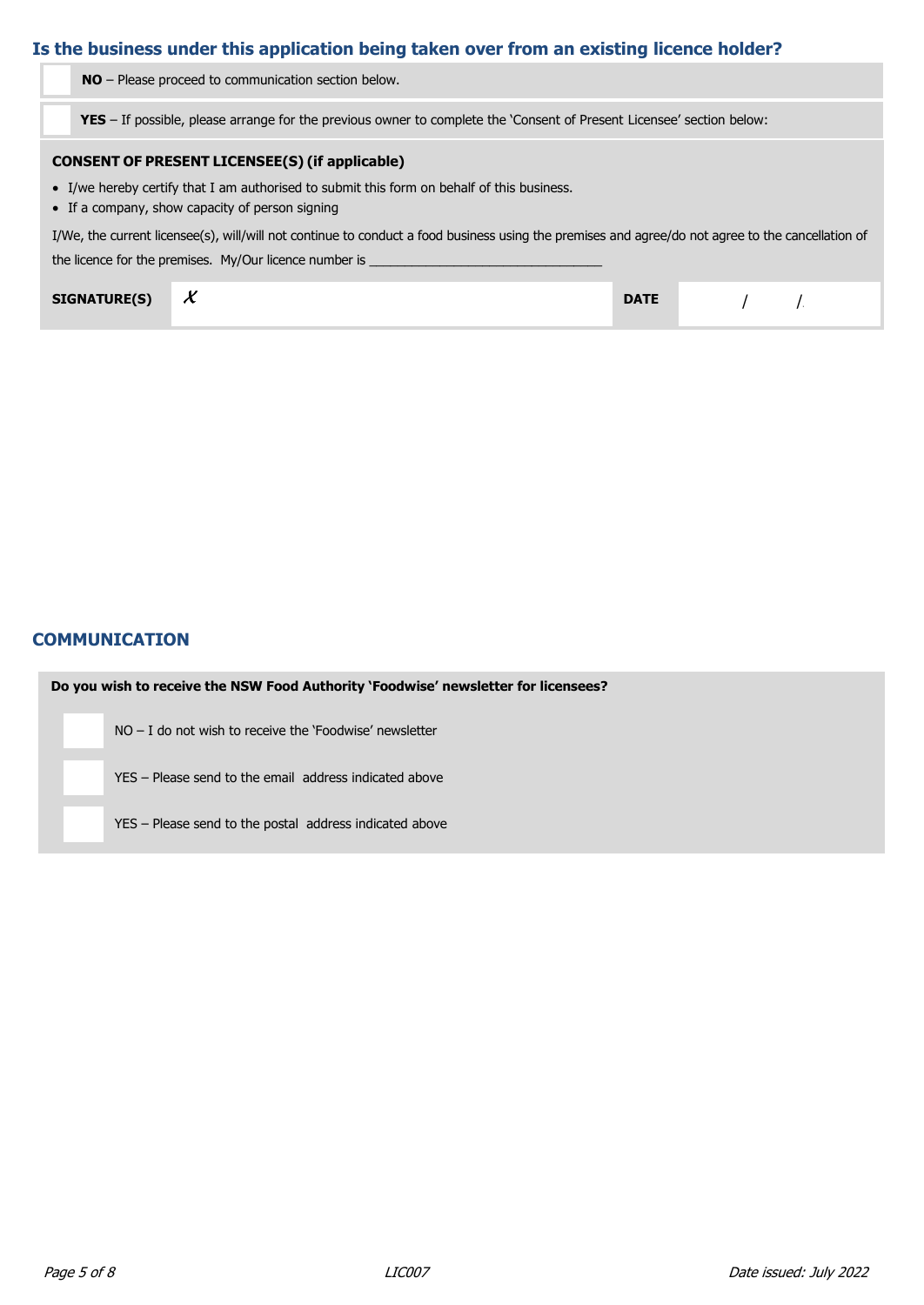**FOOD TRANSPORT VEHICLE** (Please tick the appropriate box if vehicle/s being licensed are used to transport more than one type of food)

- **Dairy Transport Business** please tick which activity is applicable
	- $\Box$  the collection of raw milk from a dairy farm
	- $\Box$  the collection and transport of other dairy products
	- $\Box$  Do you own or operate a coolroom? (If yes, please complete the dairy premises application form) YES NO
- **Animal Food Vehicle** the transportation of meat intended for use as animal food but not in an animal food field harvesting van
- **Meat Vehicle** the transportation of abattoir meat or game meat but not in a Game Meat Field Harvesting Van
- □ **Seafood Vehicle** the transportation of seafood, except the transportation of seafood from retail premises to the consumer or in a vehicle from which the seafood will be sold by retail or the handling of live seafood ( ie crabs, lobsters, crayfish, abalone or sea urchins)
- **Plant Products Vehicle** the transportation of plant products such as fresh-cut fruit (ie any fruit that has been processed in any way but is still raw), fresh-cut vegetables (ie capsicum, carrot, celery, leek, mushroom, spinach, chinese cabbage, cabbage, witlof, lettuce or any other leafy green vegetable not already listed), vegetables in oil (ie wholly or partly submerged fruits, vegetables or herbs), unpasteurised juice and/or seed sprouts (ie sprouted seeds or beans other than wheatgrass)
- **Egg Transport Vehicle** the transportation of the following egg and egg related products such as egg products (other than dried egg product), eg liquid or frozen pasteurised/unpasteurised egg pulp, blended egg product mixtures (other than dried blended egg product mixtures) eg salted or sugared yolk, pasteurised/unpasteurised scrambled egg mix or cracked eggs.

**FIELD HARVESTING VEHICLE** (Please tick the appropriate box):

The transportation of unflayed carcases of game animals intended for use as animal food or for human consumption from the point of harvest to an animal food/ game meat field depot.

|  |  |  |  |  | □ Animal Food Field Harvesting Vehicle |  |
|--|--|--|--|--|----------------------------------------|--|
|--|--|--|--|--|----------------------------------------|--|

**Game Meat Field Harvesting Vehicle**

Species harvested:

|   | $\Box$ Kangaroos                                                                                                                 | Please ensure that you have obtained a Professional Kangaroo Harvester Permit<br>from the Office of Environment and Heritage                                   |
|---|----------------------------------------------------------------------------------------------------------------------------------|----------------------------------------------------------------------------------------------------------------------------------------------------------------|
| п | Deer                                                                                                                             | Please ensure that you have obtained a NSW General (Commercial) Game Hunting<br>Licence Permit from the Department of Primary Industries - Game Licensing Unit |
|   | $\Box$ Rabbits/Hares<br>$\Box$ Wild boar<br>$\Box$ Goats<br>$\square$ Camel<br>$\square$ Ducks<br>$\Box$ Other – please indicate |                                                                                                                                                                |

**If applying for a licence for an Animal Food Field Harvesting Van or a Game Meat Field Harvesting Van, has an Approved Food Hygiene Course been completed?**

 $\mathbb V$   $\square$  YES - Please attach copy of statement of attainment or other evidence of completion of the course with this application

NO - NB: Application cannot be processed if course has not been completed and proof supplied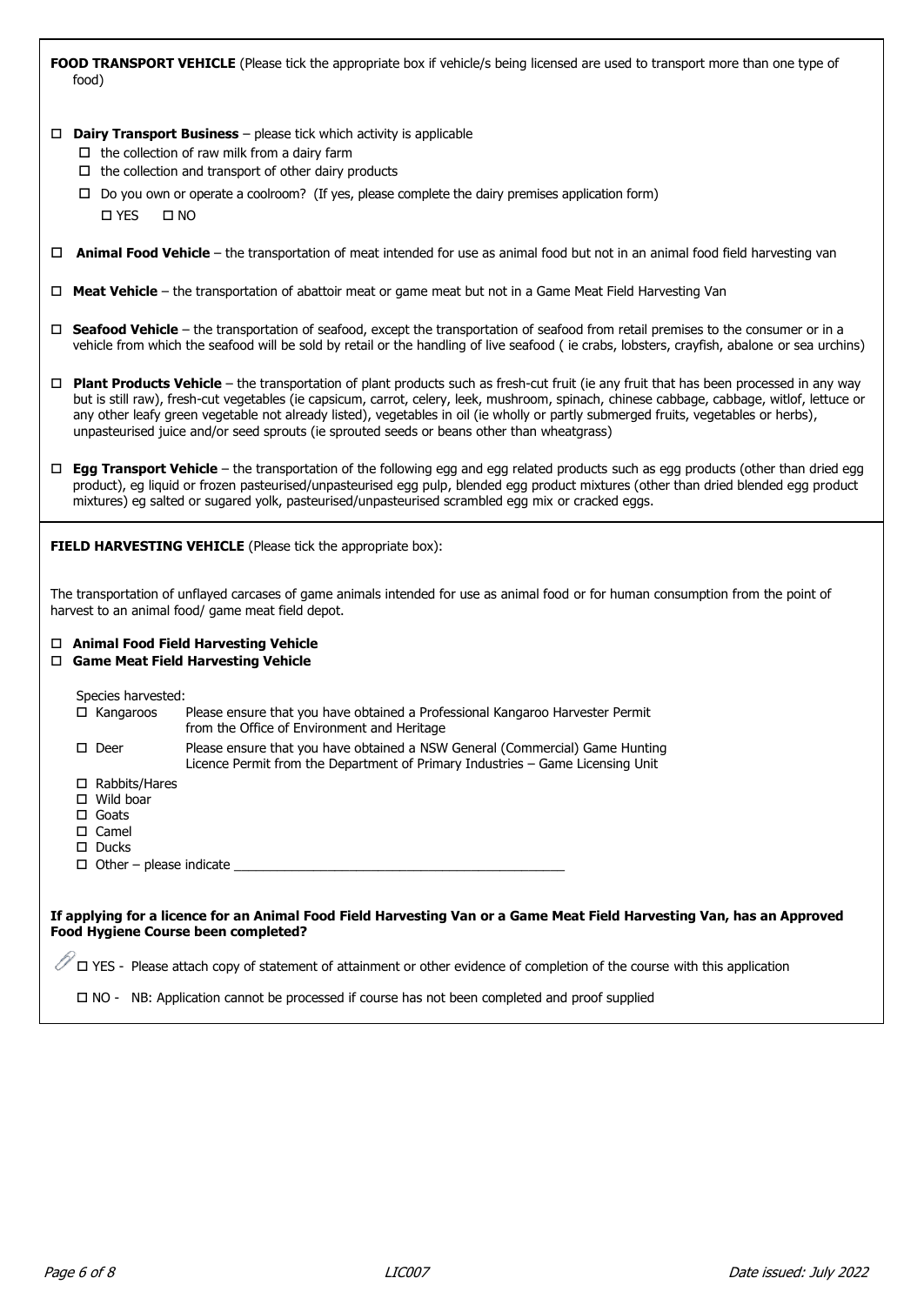| Location of vehicle(s), ie where<br>vehicle is kept for inspection:                                                                                                                                              |                                                                                                                                                                      |                                                                                                                                                                                                                                              |
|------------------------------------------------------------------------------------------------------------------------------------------------------------------------------------------------------------------|----------------------------------------------------------------------------------------------------------------------------------------------------------------------|----------------------------------------------------------------------------------------------------------------------------------------------------------------------------------------------------------------------------------------------|
| <b>DESCRIPTION OF VEHICLE(S)</b><br><b>DETAILS IN RESPECT OF LICENCE</b><br><b>SOUGHT:</b><br>(if licensing more than five vehicles,<br>please provide details on a separate<br>page and attach it to this form) | Motor vehicle registration: ______________________<br>Model: (eg Landcruiser)<br>Refrigerated: $\Box$ YES<br>$\Box$ NO                                               | Year: $\frac{1}{2}$<br>$\Box$ N/A.                                                                                                                                                                                                           |
|                                                                                                                                                                                                                  | Motor vehicle registration: _____________________<br>Refrigerated: $\Box$ YES $\Box$ NO                                                                              | Year: when the control of the control of the control of the control of the control of the control of the control of the control of the control of the control of the control of the control of the control of the control of t<br>$\Box$ N/A |
|                                                                                                                                                                                                                  | Motor vehicle registration: _______________________<br>Refrigerated: $\Box$ YES $\Box$ NO                                                                            | Year: $\qquad \qquad$<br>$\Box$ N/A                                                                                                                                                                                                          |
|                                                                                                                                                                                                                  | Motor vehicle registration: _____________________<br>Model: Note that the state of the state of the state of the state of the state of the state of the state of the | (eg Landcruiser)                                                                                                                                                                                                                             |
|                                                                                                                                                                                                                  | Model: with a series of the series of the series of the series of the series of the series of the series of the<br>$\Box$ NO<br>Refrigerated:<br><b>D</b> YES        | (eg Landcruiser)<br>$\Box$ N/A                                                                                                                                                                                                               |

# **FEE SCHEDULE**

| Licence fee per vehicle                      | <b>No. of vehicles</b>            | Total licence fee payable<br>(No. of vehicles x license fee) |  |  |
|----------------------------------------------|-----------------------------------|--------------------------------------------------------------|--|--|
| \$337.00                                     | X                                 | $=$                                                          |  |  |
| <b>Additional chargeable items</b>           | <b>Total cost</b>                 |                                                              |  |  |
| Company search administration fee  N/A       |                                   | \$50.00                                                      |  |  |
|                                              | <b>APPLICATION FEE</b><br>\$50.00 |                                                              |  |  |
| <b>TOTAL (Application Fee + Licence Fee)</b> |                                   |                                                              |  |  |

## **DECLARATION**

| SIGNATURE OF APPLICANT - Please sign below with name clearly printed underneath<br>I/we hereby certify that all information provided on this form is true and correct.<br>I/we hereby certify that I am authorised to submit this form on behalf of this business. |  |  |  |  |  |  |  |
|--------------------------------------------------------------------------------------------------------------------------------------------------------------------------------------------------------------------------------------------------------------------|--|--|--|--|--|--|--|
| Х<br><b>SIGNATURE</b>                                                                                                                                                                                                                                              |  |  |  |  |  |  |  |
| <b>PRINT NAME</b><br><b>DATE</b>                                                                                                                                                                                                                                   |  |  |  |  |  |  |  |
| <b>POSITION WITHIN ORGANISATION</b>                                                                                                                                                                                                                                |  |  |  |  |  |  |  |